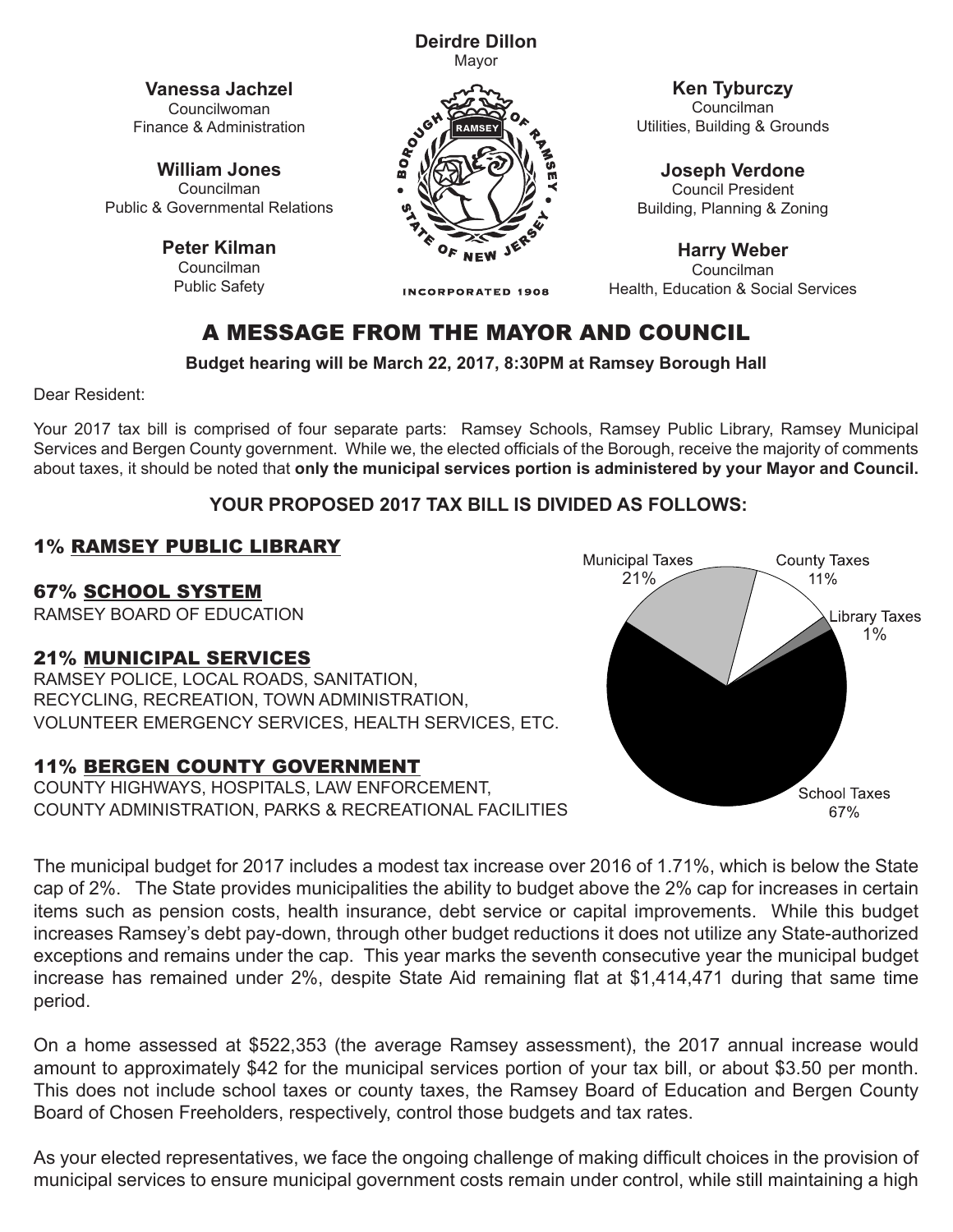level and quality of municipal services for our community. In order to provide budget stability with only minimal increases, we continually seek new revenue sources such as grants for various Borough projects (Arch & Carol Street project grant), income from use of Borough facilities (cell tower rent) while controlling costs by finding efficiencies where feasible (switch full-time positions to part-time; participating in joint purchasing agreements with nearby towns). We also continue, at Borough Hall and throughout our points of service to residents, to use new technology, where applicable, to streamline and enhance our services in a costeffective way. For example, we will be launching a new Borough website which should be more user-friendly and comprehensive, in the very near future.

We also put a high priority on investing in the Borough's infrastructure. We dedicated over \$1 million annually for the last two years towards much-needed road resurfacing, and anticipate similar funding in 2017. This investment has resulted in better overall conditions on our local roads. We also contracted last year for a new ladder truck for the Fire Department, replacing a similar truck with over thirty years in service. This year, we anticipate investing in a new community/senior center and pool house. Even with this infrastructure investment, through prudent budgeting, we have been able to reduce our municipal debt by \$2.8 million from January 1, 2014 to March 1, 2017. We will again be paying down a significant amount of long-term debt in 2017, which will put us in a position to borrow funds needed for 2017 projects while keeping overall debt under \$10 million, which is less than 10% of the level the State allows for a community our size. The Borough is currently at its lowest debt level since 2012.

Other expenditures, in addition to roads and a down-payment on the Community/Senior Center Pool House Project, are anticipated to be included in our budgeted capital improvement fund line and equipment purchases line totaling \$1.525 million. These additional items include replacement of equipment for all of the various Borough departments and emergency services that has reached the end of its useful life.

As your elected officials, we remain highly cognizant of our obligation to wisely manage residents' tax dollars, and we maintain our focus upon managing these expenditures as conservatively as possible without sacrificing quality. Through our careful long-term planning, which includes a history of stable budgeting and low debt levels, Ramsey is financially healthy and strong. Your Mayor and Council have worked diligently to produce a leaner, more efficient municipal government, yet one which remains able to deliver the essential municipal services that our residents expect and deserve. Much credit continues to be due our dedicated and hard-working municipal employees, who have worked with the governing body to reduce operational costs and improve efficiencies, while maintaining high standards of performance.

The full budget is available for your inspection in several places. You may view the budget in its entirety on our Borough website (www.ramseynj.com). In addition, copies of the budget are on reserve at the Ramsey Free Public Library. Residents are invited to comment on any aspect of the budget at Mayor and Council meetings, or by letter or e-mail.

Thank you for your continued cooperation and support,

#### **Mayor and Council**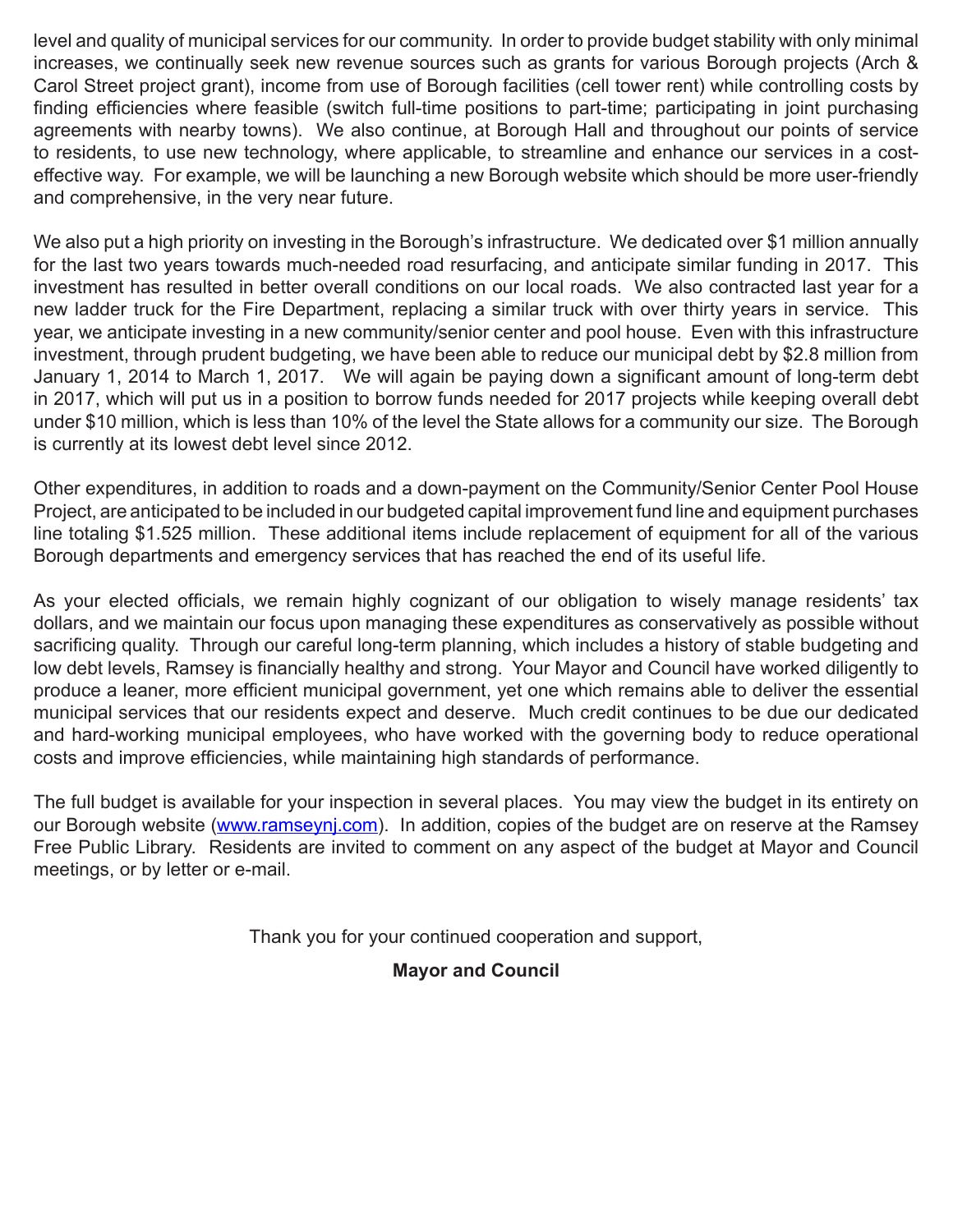| <b>PROPOSED MUNICIPAL TAX DATA COMPARISON-</b> |                         |                 |                         |               |  |  |  |
|------------------------------------------------|-------------------------|-----------------|-------------------------|---------------|--|--|--|
|                                                |                         |                 |                         |               |  |  |  |
|                                                | 2016 Actual             | 2016 Actual     | 2017                    | 2017 Proposed |  |  |  |
|                                                | <b>Total Tax Amount</b> | <b>Tax Rate</b> | <b>Total Tax Amount</b> | Tax Rate      |  |  |  |
| <b>PUBLIC LIBRARY</b>                          | \$1,131,584             | \$0.033         | \$1,173,999             | \$0.034       |  |  |  |
| <b>MUNICIPAL SERVICES</b>                      | \$16,293,596            | \$0.468         | \$16,559,837            | \$0.476       |  |  |  |
| <b>TOTAL</b>                                   | \$17,425,180            | \$0.501         | \$17,733,836            | \$0.510       |  |  |  |
|                                                |                         |                 |                         |               |  |  |  |

*The following information is a more detailed overview of the municipal budget:*

## MUNICIPAL REVENUE COMPARISON

|                                                                                        | 2016 | 2017 |
|----------------------------------------------------------------------------------------|------|------|
|                                                                                        |      |      |
|                                                                                        |      |      |
|                                                                                        |      |      |
|                                                                                        |      |      |
|                                                                                        |      |      |
|                                                                                        |      |      |
|                                                                                        |      |      |
|                                                                                        |      |      |
|                                                                                        |      |      |
|                                                                                        |      |      |
|                                                                                        |      |      |
|                                                                                        |      |      |
|                                                                                        |      |      |
|                                                                                        |      |      |
|                                                                                        |      |      |
|                                                                                        |      |      |
| Governor's Council on Alcoholism & Drug Abuse Grant \$9,876 \$9,876                    |      |      |
|                                                                                        |      |      |
|                                                                                        |      |      |
|                                                                                        |      |      |
|                                                                                        |      |      |
|                                                                                        |      |      |
| Amount of be Raised by Taxes for Support of Municipal Budget \$16,293,596 \$16,599,837 |      |      |
| Amount to be Raised by Taxes for Free Public Library \$1,131,584 \$1,173,999           |      |      |
|                                                                                        |      |      |

1. CONTINGENCY RESERVE – We anticipate utilizing \$2,650,000 of reserve/fund balance in the 2017 Municipal Budget. Fund Balance is generated by unused appropriations and unanticipated revenues through last year's Municipal Budget. This is then utilized to offset municipal taxes on a year-to-year basis.